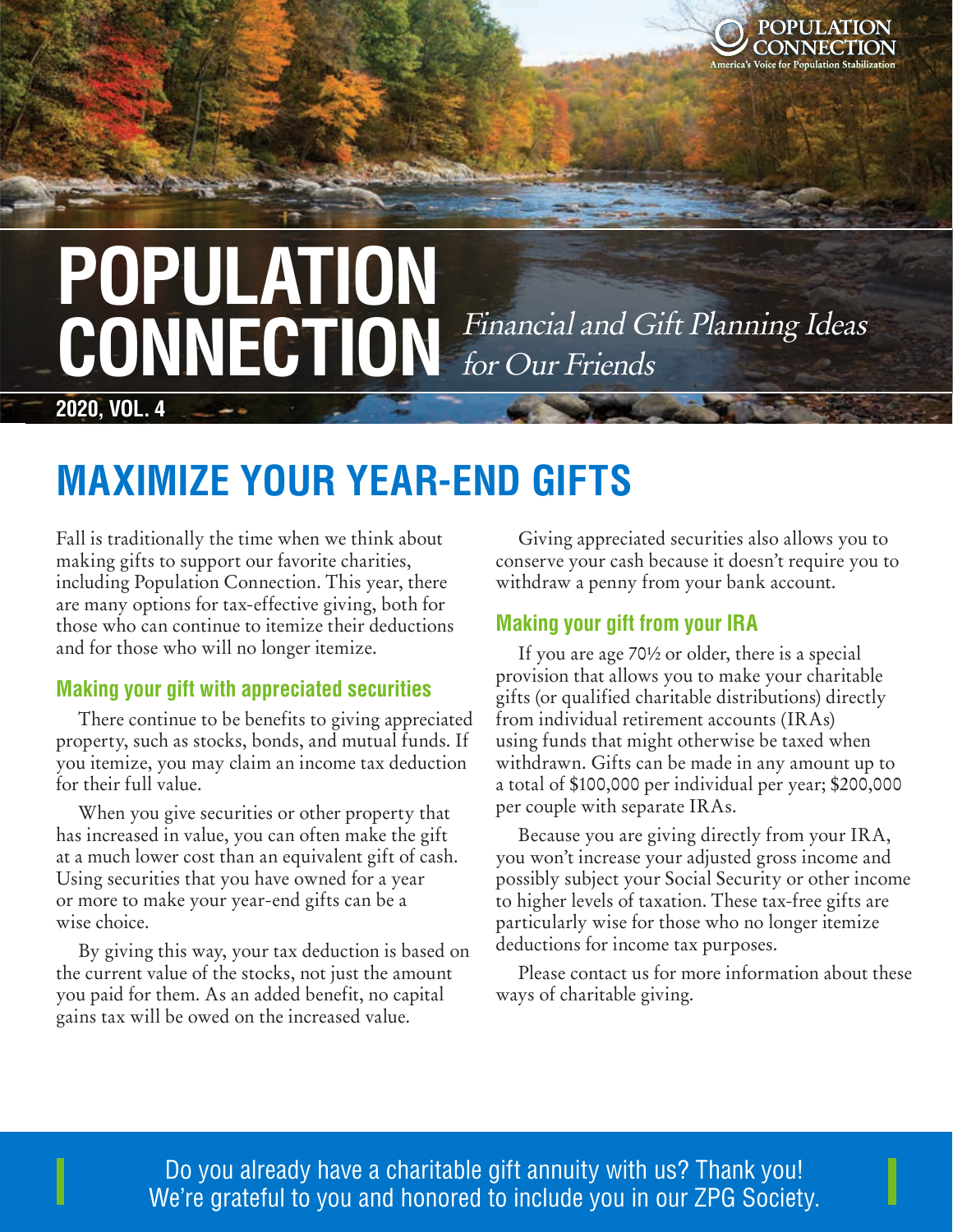## **THE BENEFITS OF GIVING IN 2020**

Cash gifts, usually by check or credit card, are the most common type of charitable gift. For 2020, special tax benefits are available for gifts of cash on your federal income tax return. Those who don't itemize can take advantage of a \$300 above-the-line charitable deduction that reduces taxable income.

If you itemize, the deduction limit for cash gifts is boosted from 60% of adjusted gross income (AGI) to 100%. For example, if your AGI is \$75,000, normally you'd only be able to deduct up to \$45,000 for cash gifts made during the year. For 2020, however, you can give and deduct up to the full \$75,000. Any excess may be carried over for up to five additional years. The deduction for gifts of appreciated stock is limited to 30% of AGI.

If you don't ordinarily have enough deductions to itemize, you might consider ways of boosting your deductions, thereby exceeding the standard deduction. You could bunch charitable gifts by making your 2020 and 2021 gifts this year, possibly prepaying any outstanding charitable pledges.

Several options provide deductions and income for life as well. Our staff would be pleased to explain how a life income gift could fit into your own planning. We encourage you to contact us for more specific information, confidentially and with no obligation.

## **SMART WAYS TO GIVE**

If you've been thinking about making a gift to Population Connection now or in the future, here are five of the best ways to give.

**1. Appreciated stock or mutual fund shares:** You avoid capital gains tax, and itemizers may deduct the full fair market value for shares held more than one year.

**2. Qualified charitable distributions:** IRA owners 70½ and older can make tax-free gifts of up to \$100,000 per year to qualified charities, such as Population Connection.

**3. U.S. savings bonds:** If Population Connection receives bonds through a will or trust, income taxes are avoided, and the value also qualifies for an estate tax deduction.

**4. Life insurance:** You can name us the beneficiary of an existing life insurance policy or give a policy outright. Policies no longer needed for the original purpose can be ideal gifts.

**5. Retirement plans:** You can name Population Connection as a beneficiary of all or part of a retirement plan. Retirement assets are some of the most heavily taxed when left to heirs.

## **SAMPLE BEQUEST LANGUAGE**

"After fulfilling all other provisions, I give, devise, and bequeath \_\_\_\_\_% of the remainder of my estate  $[$ or  $\$ specific amount] to Population Connection [Tax ID # 94-1703155], a charitable corporation currently located at 2120 L Street NW, Suite 500, Washington, DC 20037."

If you do remember Population Connection in your estate plan, please let us know! We'll be happy to invite you to join the ranks of other forward-looking members in our ZPG Society.



forest. Oil palm agriculture is a key driver of deforestation, causing biodiversity loss and increased carbon emissions.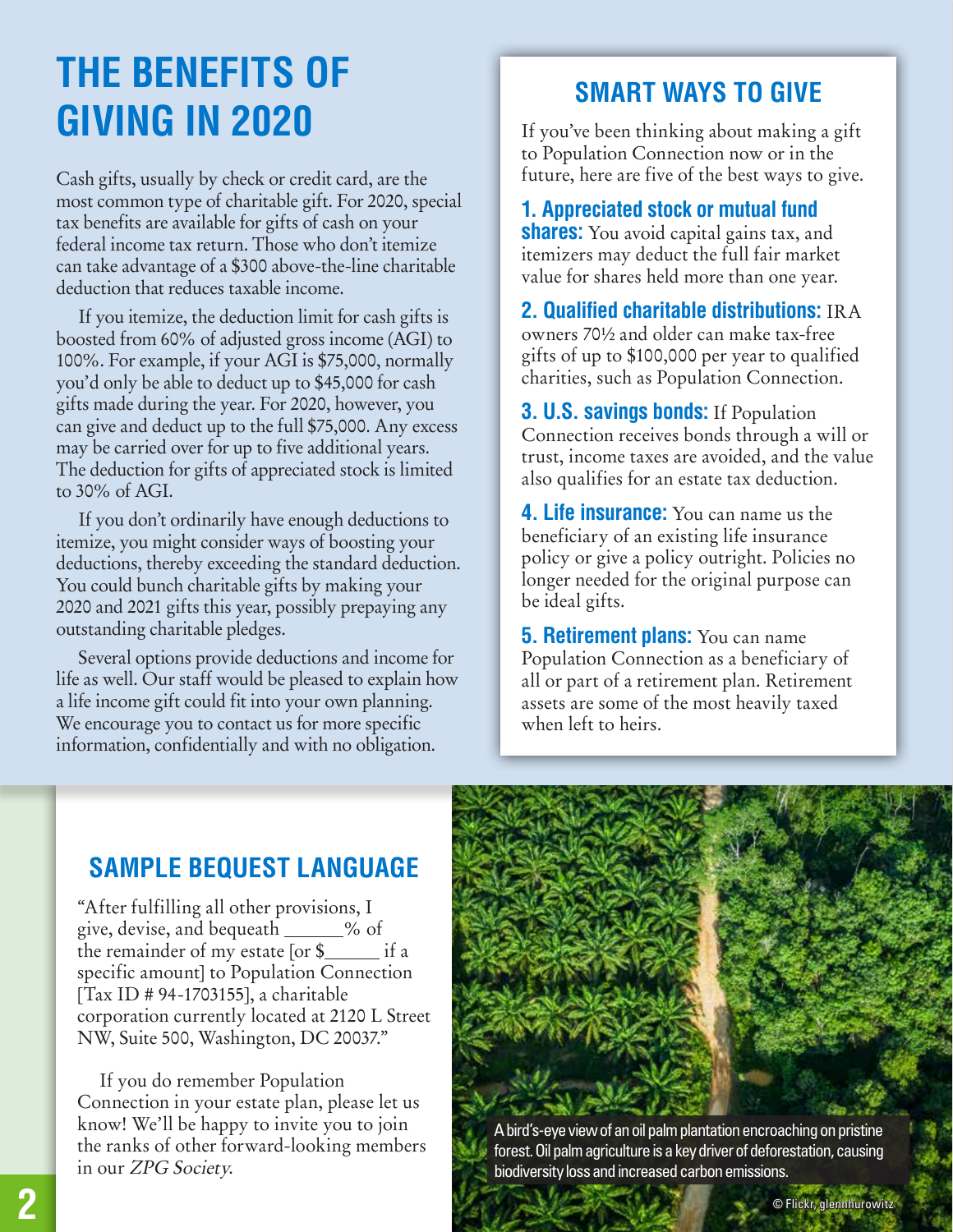## **HER WORK AND FAMILY REFLECT HER TIES WITH POPULATION CONNECTION**

Ever since she was young, Population Connection member Marty Shannon could tell that "humans were out of balance with nature." Growing up in the foothills of Salt Lake City, Utah, Marty remembers when at a very young age, "(she) could just be quiet, and the chipmunks and sparrows would come to me." As she grew older and attended school, she learned about the Zero Population Growth movement and realized the human population was overwhelming Earth's resources. This also brought her back to her connection to nature.

Another transformative moment for Marty was in high school. Always caring for and thinking of others (a trait that has stayed with her throughout her life), Marty would bring friends who sought contraception to Planned Parenthood, recognizing that "people should want children."

As an adult, Marty chose to go into social work, so she worked with organizations that supported children who had suffered abuse and neglect, eventually becoming executive director of a nonprofit child welfare agency, Children's Service Society (CSS). At CSS, Marty had the opportunity to provide childcare resources and education, parent support and mentorship, and adoption services. It has always been a deep part of her belief system that people should be empowered, and she would often hire parents who didn't have a lot of work history to work at CSS.

Through her work, Marty learned about the thousands of children in foster care in need of an adoptive family. Marty adopted her daughter, Sarah, who was 15 years old and had been living in foster care. As a single mother working for a nonprofit, Marty began to work for the state's Division of Child and Family Services as a subject matter expert in adoption work. Through community collaborations in the field of adoption, she met her late husband, Dean. With Dean, she was able to buy the house that she lives in now. Dean lovingly accepted her daughter and Marty's brother Chuck, who lived with



her because of his cognitive challenges. Marty was able to build the family she wanted without having biological children of her own.

Now, Marty is on a "new journey in life." Dean passed away when he was 58, and Chuck passed this past January. Marty inherited their retirement plans and, retired herself, she now feels comfortable making charitable gifts. A new member of our President's Circle, Marty also recently joined the ZPG Society, since she has included Population Connection in her will. She remembered us as "ZPG" and, after finding us as Population Connection, she loved what we do internationally for women's empowerment. A shining example herself, Marty recognizes that "when women are empowered to plan their family, the whole community is raised."

Still living in the foothills of Salt Lake City, Marty enjoys hiking, reading, and gardening in her yard. Though COVID has been tough, Marty's positive outlook keeps her moving forward. She enjoys video chatting with her granddaughter, Addison, and tackling projects like cleaning her basement.

Population Connection thanks Marty for her lifelong dedication to improving people's lives, protecting the environment, and for supporting women's reproductive rights. By leaving a bequest in her estate plans, Marty is leading by example in prioritizing the Earth for future generations to thrive!